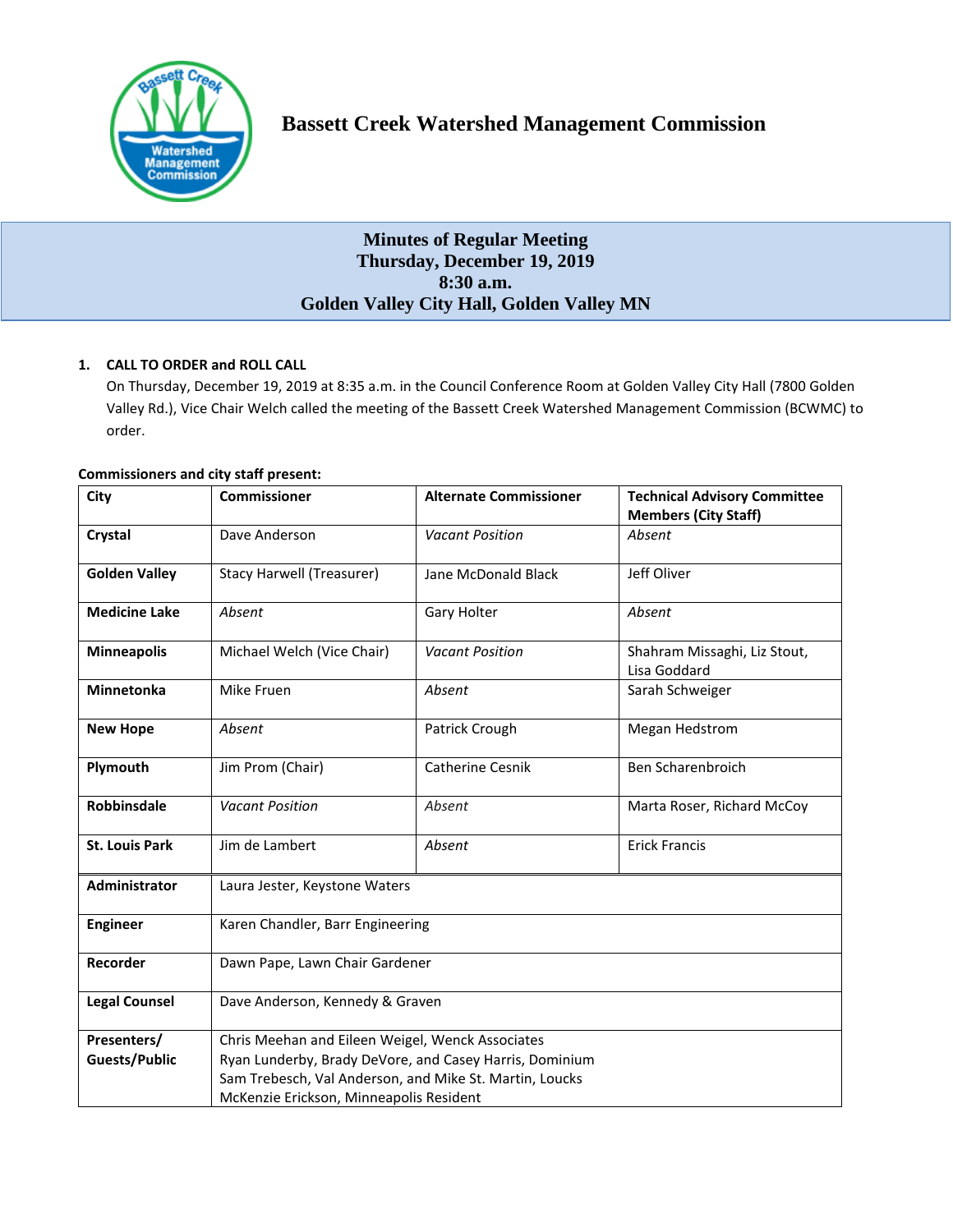### **2. CITIZEN FORUM ON NON-AGENDA ITEMS**

No comments.

#### **3. APPROVAL OF AGENDA**

Administrator Jester requested the addition of an agenda item: 5E Approval to Amend Agreement with Met Council for Work Related to Blue Line LRT. [Chair Prom arrives.]

**MOTION:** Commissioner de Lambert moved to approve the agenda as amended. Commissioner Harwell seconded the motion. Upon a vote, the motion carried 8-0, with the City of Robbinsdale absent from the vote.

#### **4. CONSENT AGENDA**

The following items were approved as part of the consent agenda: November 20, 2019 Commission meeting minutes, December 2019 financial report, payment of invoices, approval of City of Plymouth reimbursement request for Plymouth Restoration Project, approval of grant agreement with MPCA for Sweeney Lake Water Quality Improvement Project, approval to amend educational services contract with Lawn Chair Gardener Creative Services, approval of single-family home redevelopment in Medicine Lake, and approval to direct commission engineer to submit flood control inspection report to cities, MN DNR, and U.S. Army Corps of Engineers.

| CHECKING ACCOUNT DAIRING                    | 3 444,404.33      |
|---------------------------------------------|-------------------|
| TOTAL GENERAL FUND BALANCE                  | \$444,464.33      |
| TOTAL CASH & INVESTMENTS ON-HAND (12/19/19) | \$4,900,393.15    |
| CIP Projects Levied - Budget Remaining      | \$ (6,791,968.15) |
| <b>Closed Projects Remaining Balance</b>    | \$ (376,903.12)   |
| 2012-2017 Anticipated Tax Levy Revenue      | \$8,547.78        |
| 2018 Anticipated Tax Levy Revenue           | \$10,861.11       |
| Anticipated Closed Project Balance          | \$ (357, 494.23)  |

The general and construction account balances reported in the December 2019 Financial Report are as follows:  $\frac{1}{4}$ Checking Account Balance

**MOTION:** Commissioner Welch moved to approve the consent agenda. Commissioner de Lambert seconded the motion. Upon a vote, the motion carried 8-0, with the City of Robbinsdale absent from the vote.

### **5. BUSINESS**

## **A. Consider Approval of Final Bassett Creek Valley Study Report**

Administrator Jester introduced Chris Meehan from Wenck Associates who explained that some minor changes were made to the report since the Commission reviewed the draft report last month. He went through cost adjustments, made comparisons to similar regional projects, and explained why the final draft only discusses the third option presented in the BCWMC's Bryn Mawr Meadows Water Quality Improvement Project feasibility study, as the BCWMC decided this was the most viable option to pursue. Mr. Meehan noted the next steps in the process are to work with the Minneapolis Park and Recreation Board (MPRB) on Bryn Mawr Meadows Park redevelopment and Luce Line projects, work with permitting agencies, and complete sediment testing in the city's west impound lot.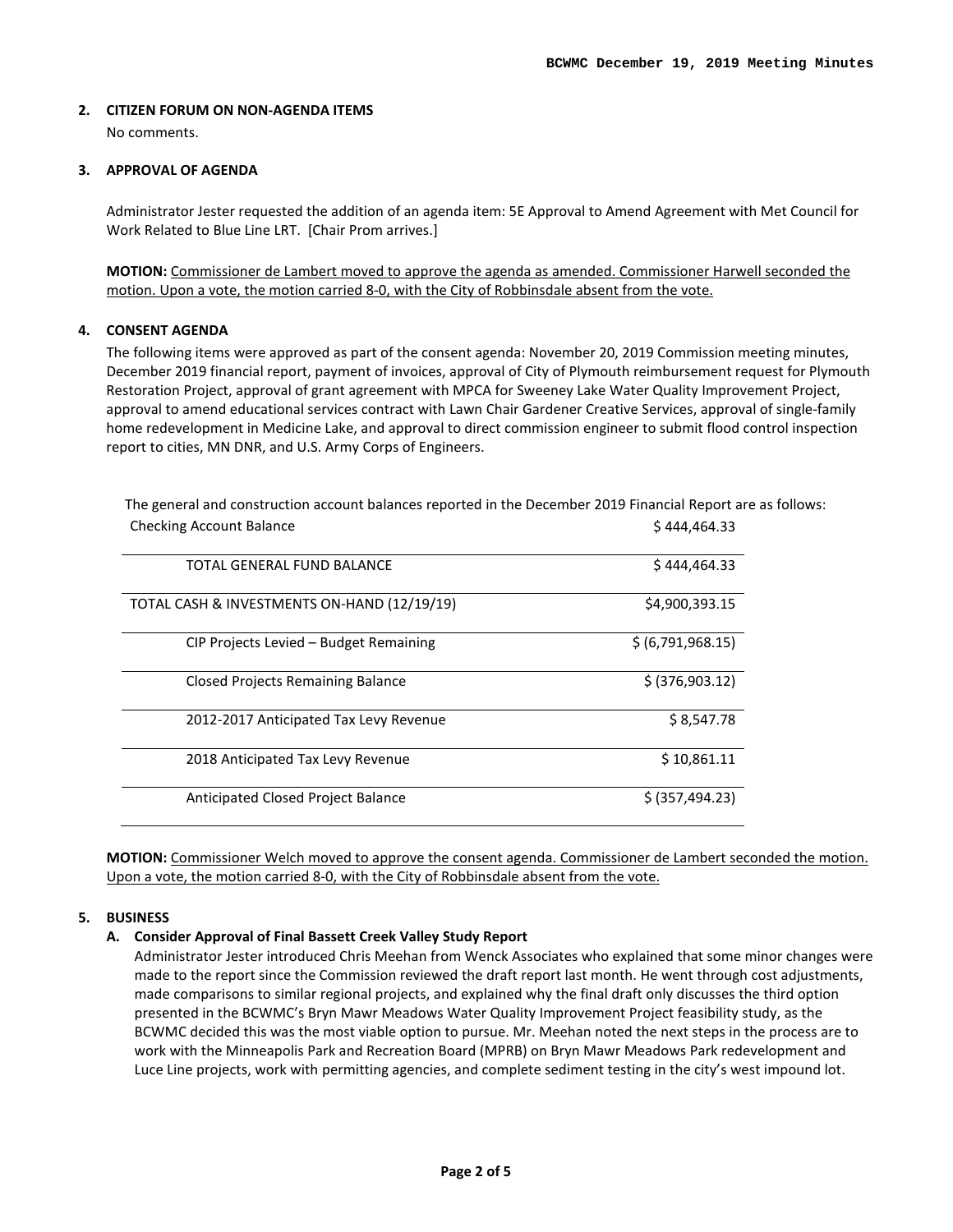TAC member Liz Stout added that the City of Minneapolis recognizes that the completion of this study is a first step because partners and funding still need to be identified.

Commission Engineer Chandler mentioned that the report could clarify next steps because the report currently implies that construction is the next step. Since it is a collaborative process, there is a need to keep looking at regional solutions. She noted she would also like to further discussion about how this project would complement the Commission's Bryn Mawr Meadows CIP project.

Commissioner Welch stated that the report does a nice job of laying out the issues and finding viable solutions. He noted that the MPRB needs to be aware of the results of the sediment testing in the impound lot and asked that results be provided to commissioners as well.

**MOTION:** Commissioner Welch moved to approve the final Bassett Creek Valley Floodplain and Stormwater Management Study report. Commissioner Harwell seconded the motion. Upon a vote, the motion carried 8-0, with the City of Robbinsdale absent from the vote.

**B. Receive Presentation and Discuss Dominium Project Plans and Agreements for Four Seasons Area Mall Redevelopment**

Administrator Jester reminded commissioners that a local developer, Dominium, plans to redevelop the Four Seasons Mall Site in Plymouth and to incorporate water quality treatment that exceeds the Commission's redevelopment requirements. She noted that BCWMC staff have been working with Dominium staff on structuring an agreement to reimburse Dominium up to \$824,000 in CIP funds for the "above and beyond" stormwater treatment, and to review the stormwater analyses for both the redevelopment site and the CIP project.

Ryan Lunderby with Dominium introduced the project and reported that Dominium is under contract with Walmart for redevelopment in this location. They are planning to develop 418 apartments in 3 buildings that include senior living and affordable housing with 4 retail spaces and a park and ride. He reported the project received PUD approval from the City of Plymouth and that they are working toward closing in June 2020.

Sam Trebesch with Dominium's consulting engineering firm, Loucks, presented more information on the proposed site plan which is situated adjacent to the North Branch of Bassett Creek and also near public and private wetlands. He gave an overview of the stormwater management components of the redevelopment project noting a mix of ponds and underground treatment. For the "above and beyond" treatment, they propose a new stormwater pond in the northwest corner of the property, a new pond located within the wetland area to the south, routing of the creek through the new pond for additional treatment, and restoring the remaining southern wetland to provide additional treatment. Ben Scharenbroich (city of Plymouth), noted a forebay would also be installed in the southern wetland to help treat stormwater flowing from the neighborhood to the west.

Mr. Trebesch noted the project will remove approximately 136.2 pounds of phosphorus which is 123.6 pounds above the minimum 12.6 required by BCWMC stormwater rules. Commissioner Harwell asked whether there will be filtration benches in the stormwater pond. Mr. Trebesch responded that there will be and that infiltration is not possible because of clay soils. He noted that iron enhanced sand will likely be used in the stormwater pond's bench to capture more phosphorus.

Commission Engineer Chandler noted that data gathered by the city of Plymouth shows pollution concentrations in the creek are even higher than known during the Agora Project development and that the P8 model was updated with this new information. She reported that this design captures a significant amount of pollution but also noted that due to P8 model changes, this project captures a lower percentage of overall pollution as compared to the Agora redevelopment project.

Commissioner Harwell asked that the agreement with Dominium include a requirement for chloride management similar to the original agreement for the Agora Project.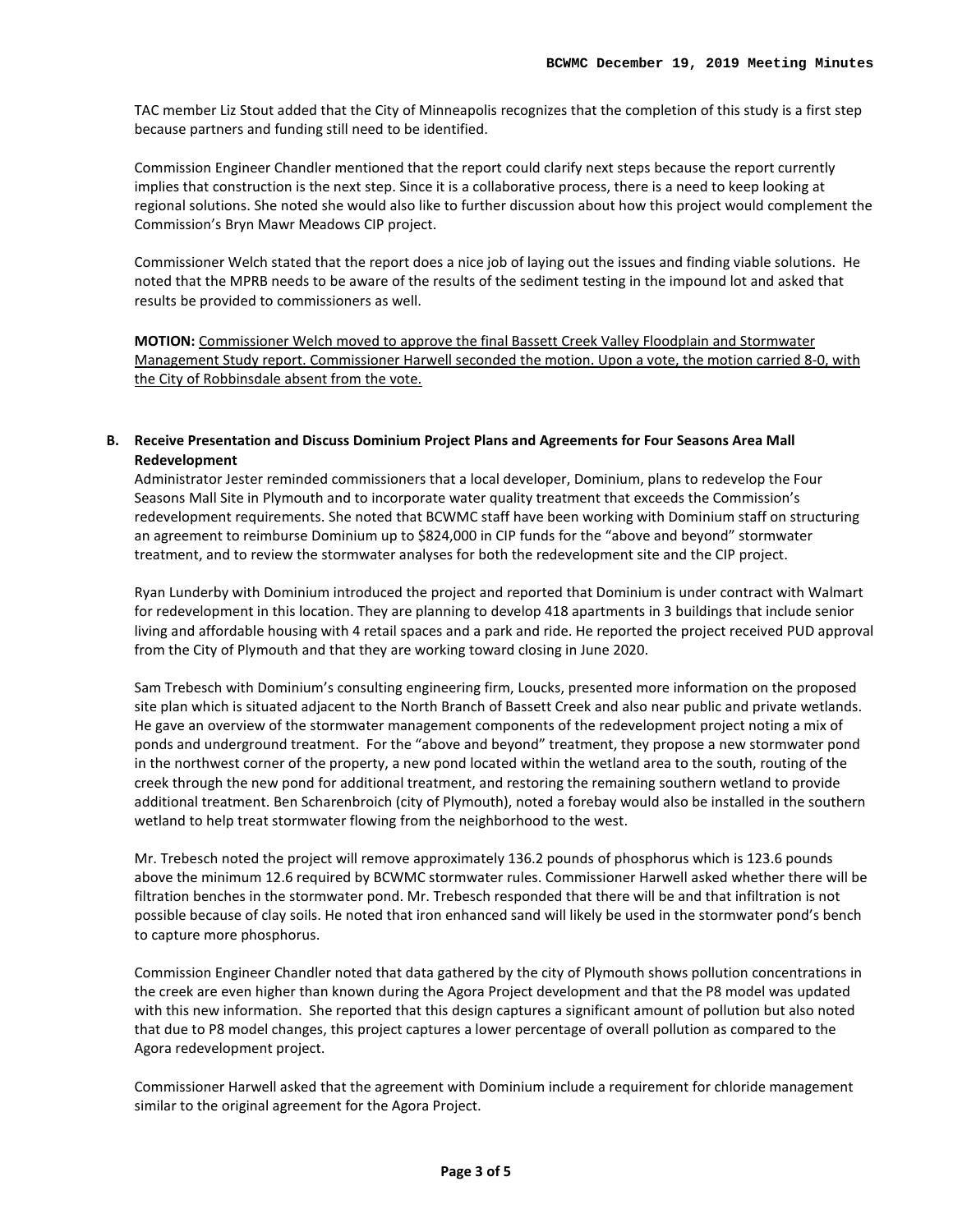Commission Attorney Anderson reported that he has been negotiating terms of the agreement with Dominium, noting this agreement will be directly with the private developer. He mentioned that Dominium had hoped to structure the agreement as a loan to be forgiven at some point in the future, rather than a "grant" as it was structured for the Agora Project. He noted that a loan arrangement does not appear to be permissible by law.

There was further discussion about the amount of total phosphorus removals, city of Plymouth's ongoing review and comments on the project, and further modeling needed before project plans are complete. Engineer Chandler also noted the need for Dominium to discuss the project with the MDNR as a permit may be needed to work in the creek.

Alternate Commissioner McDonald Black stated that the Agora Project included an educational component. Attorney Anderson replied that the current draft agreement does include an educational component requirement.

Administrator Jester asked about timing of the project and agreements moving forward. Mr. Lunderby noted that a formal commitment on funding from the Commission is necessary in the near future in order to apply for affordable housing funds. He noted that if costs for the "above and beyond" treatment are higher than the CIP funds available, then it may not make sense to do the project. He noted that loaned funding doesn't have a tax burden like granted funds. Attorney Anderson said he appreciated Dominium's concerns, but that the Commission cannot be put at risk legally; that the Commission only has so much statutory authority for use of CIP funds.

This was an informational item only at this point. Staff was directed to continue working with Dominium on the project plans and the agreement and to bring refined plans to a future meeting.

#### **C. Receive Report on MN Association of Watershed District (MAWD) Annual Meeting**

Chair Prom and Vice Chair Welch attended the MAWD annual meeting in Alexandria as delegates of the BCWMC. Administrator Jester also attended. Chair Prom reported he believes it's beneficial for the Commission to be a MAWD member and that it was beneficial to network with others, and that there is a significant amount of institutional knowledge that can be valuable to the Commission. Commissioner Welch said that hopes more Commissioners will attend future MAWD conferences. He also noted that the quarterly Metro MAWD meetings are beneficial. Commissioner Fruen also added support for being a MAWD member noting that when he attended the MAWD meeting in 2018, he found value in the peer conversations.

Administrator Jester noted the BCWMC was recognized for its  $50<sup>th</sup>$  anniversary at the Friday night banquet.

**D. Receive Update on October/November TAC Meetings and Assign January TAC Meeting Liaison** The TAC met on October 4th and November 25th to discuss a variety of topics, but mostly to review the BCWMC water monitoring program. A TAC recommendation regarding the water monitoring program is expected at the January Commission meeting. The Commission appointed Commissioner de Lambert as the liaison for the January 10th TAC meeting.

#### **E. Amend the agreement with the Met Council to extend the term of the agreement related to work on the Blue Line LRT until Dec. 31, 2020**

**MOTION:** Commissioner Welch moved the amendment to the agreement. Alternate Commissioner Crough seconded the motion. Upon a vote, the motion carried 8-0, with the City of Robbinsdale absent from the vote.

#### **6. COMMUNICATIONS**

#### A. **Administrator's Report**

i. Update on BSWR Watershed-Based Funding. Administrator Jester attended an informational meeting and reported (similar to earlier reports) that the watershed groups on the west side of the Mississippi River will work together to determine projects for watershed based funds based on targeted, prioritized, and